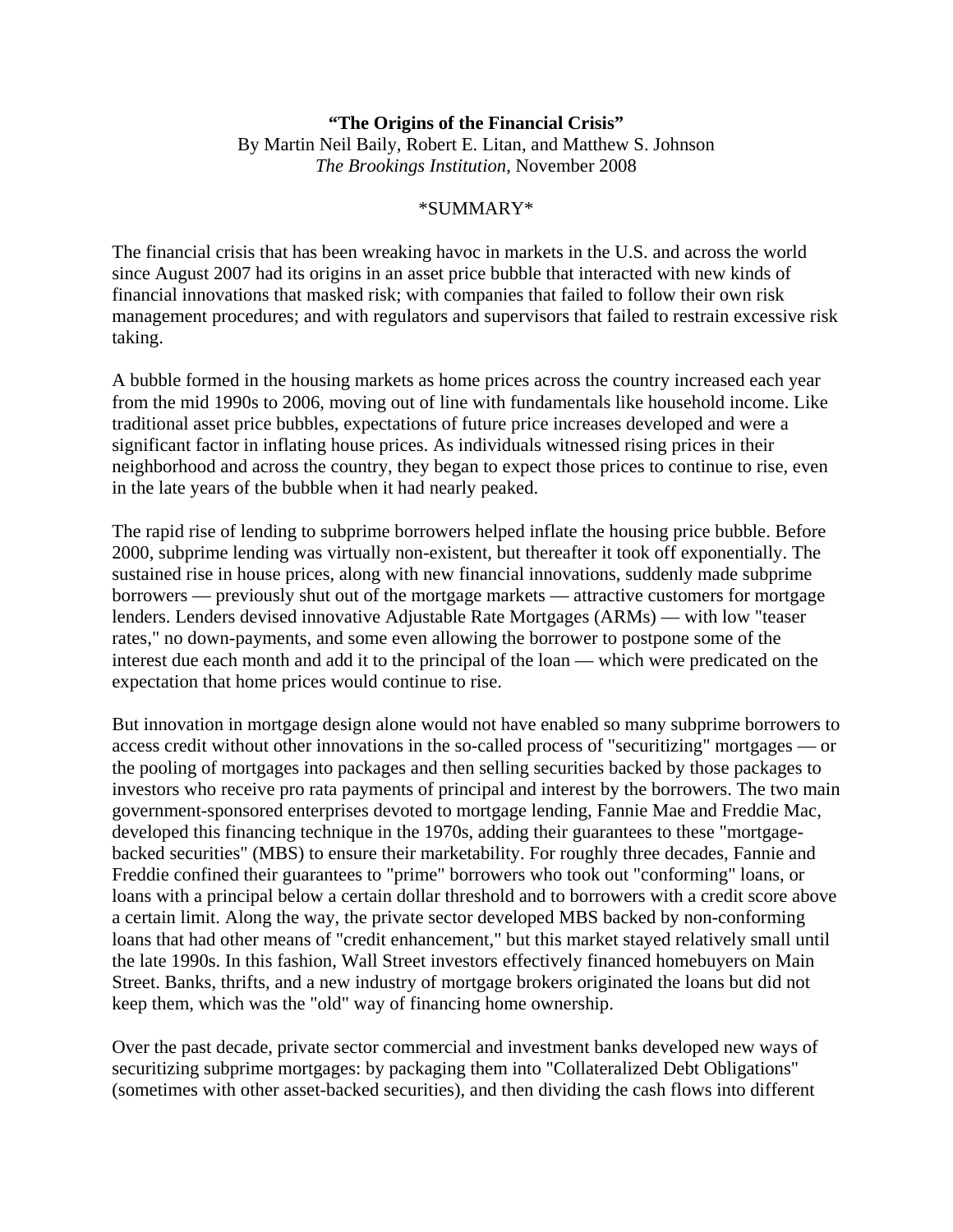"tranches" to appeal to different classes of investors with different tolerances for risk. By ordering the rights to the cash flows, the developers of CDOs (and subsequently other securities built on this model), were able to convince the credit rating agencies to assign their highest ratings to the securities in the highest tranche, or risk class. In some cases, so-called "monoline" bond insurers (which had previously concentrated on insuring municipal bonds) sold protection insurance to CDO investors that would pay off in the event that loans went into default. In other cases, especially more recently, insurance companies, investment banks and other parties did the near equivalent by selling "credit default swaps" (CDS), which were similar to monocline insurance in principle but different in risk, as CDS sellers put up very little capital to back their transactions.

These new innovations enabled Wall Street to do for subprime mortgages what it had already done for conforming mortgages, and they facilitated the boom in subprime lending that occurred after 2000. By channeling funds of institutional investors to support the origination of subprime mortgages, many households previously unable to qualify for mortgage credit became eligible for loans. This new group of eligible borrowers increased housing demand and helped inflate home prices.

These new financial innovations thrived in an environment of easy monetary policy by the Federal Reserve and poor regulatory oversight. With interest rates so low and with regulators turning a blind eye, financial institutions borrowed more and more money (i.e. increased their leverage) to finance their purchases of mortgage-related securities. Banks created off-balance sheet affiliated entities such as Structured Investment Vehicles (SIVs) to purchase mortgagerelated assets that were not subject to regulatory capital requirements Financial institutions also turned to short-term "collateralized borrowing" like repurchase agreements, so much so that by 2006 investment banks were on average rolling over a quarter of their balance sheet every night. During the years of rising asset prices, this short-term debt could be rolled over like clockwork. This tenuous situation shut down once panic hit in 2007, however, as sudden uncertainty over asset prices caused lenders to abruptly refuse to rollover their debts, and over-leveraged banks found themselves exposed to falling asset prices with very little capital.

While ex post we can certainly say that the system-wide increase in borrowed money was irresponsible and bound for catastrophe, it is not shocking that consumers, would-be homeowners, and profit-maximizing banks will borrow more money when asset prices are rising; indeed, it is quite intuitive. What is especially shocking, though, is how institutions along each link of the securitization chain failed so grossly to perform adequate risk assessment on the mortgage-related assets they held and traded. From the mortgage originator, to the loan servicer, to the mortgage-backed security issuer, to the CDO issuer, to the CDS protection seller, to the credit rating agencies, and to the holders of all those securities, at no point did any institution stop the party or question the little-understood computer risk models, or the blatantly unsustainable deterioration of the loan terms of the underlying mortgages.

A key point in understanding this system-wide failure of risk assessment is that each link of the securitization chain is plagued by asymmetric information – that is, one party has better information than the other. In such cases, one side is usually careful in doing business with the other and makes every effort to accurately assess the risk of the other side with the information it